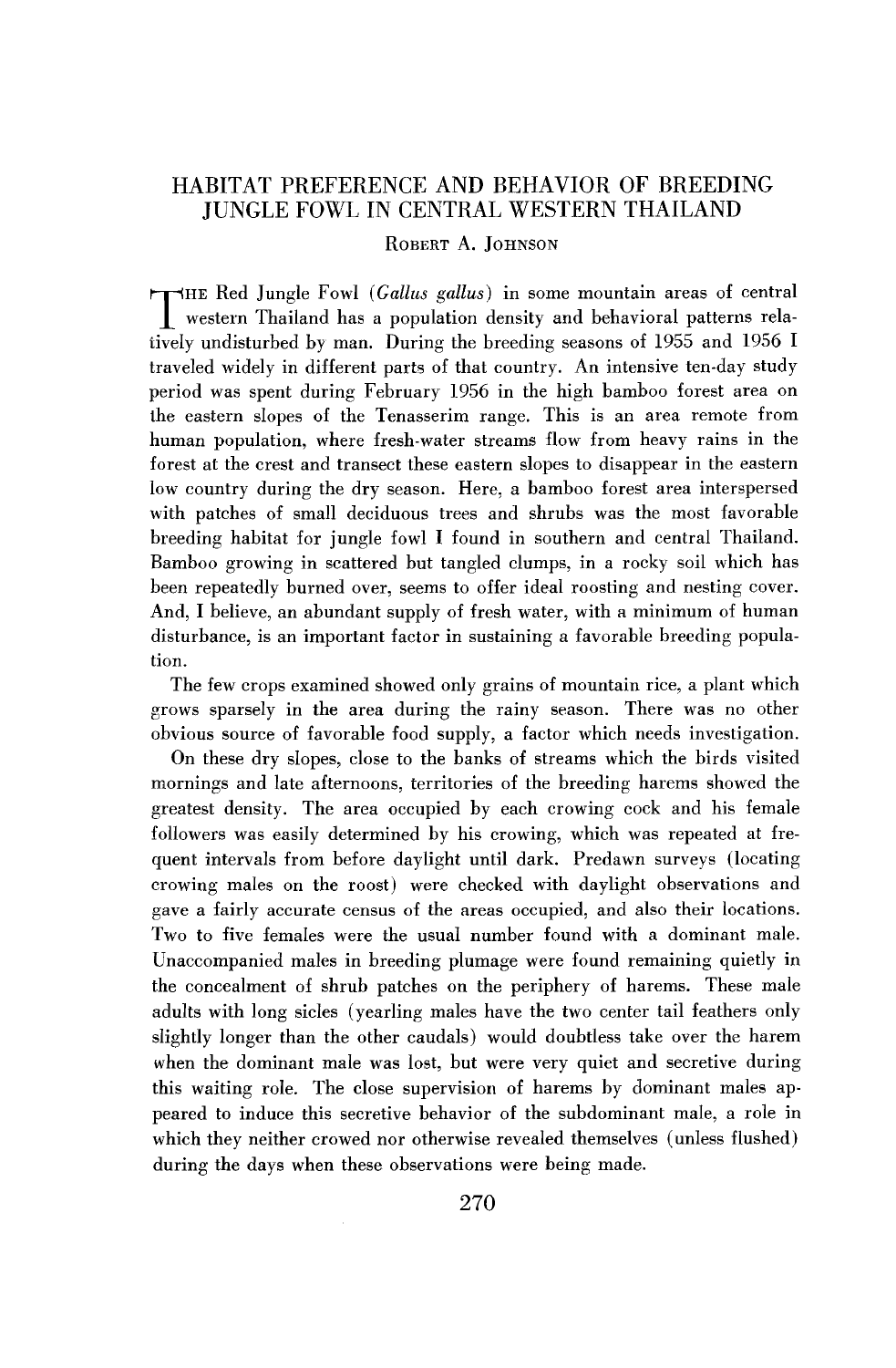Robert A.<br>Johnson

**Each dominant male led his little group of hens to the riverlet to drink, usually soon after they left the roost in the morning. They remained at the water supply only a very few minutes, and the male often watched from a perch aboveground while the hens drank. After that, he took one or two gulps of water and hurriedly led the group back into its territory by a different trail. (A yellow-throated marten was collected while following these trails by scent.) During the afternoons when field observations were more easily made, the harems were continuously on the move; and yet, the birds were seldom seen. Frequent crowing of the cock made it possible to chart their travels in their respective territories by observing from a place of concealment. All birds were adept in methods of evading observation and in rapid escape.** 

**In flatlands many miles east of the mountains, where no water appeared to be available, female birds were occasionally seen but their association in breeding harems was not apparent. Here also, small groups of yearling males, commonly three or four in a group, were often seen. These were not afraid of a passing truck, and because of this were often shot. Hens did not accompany these young-male groups, although it may be assumed that in this extensive area of dry and burned-over habitat there are local water holes near which breeding birds might gather. The geographical segregation of young males may be, to a great extent, due to their elimination in a behavioral sense from the crowded and competitive habitat of the breeding harems found in the higher altitude bamboo forests along mountain rivers. The seclusive behavior of subdominant males of breeding age noticed around the periphery of breeding harems indicates that this kind of social structure is one in which the total male population has functional value for successful breeding. New applicants for the role of dominant male: in all its vulnerability, are always present.** 

**In February, new young birds were collected and fresh eggs were found on the forest floor. The breeding season appears to be of sufficient length that a given bird may make several attempts to nest. The presence of scattered eggs suggests a high rate of nest disturbance.** 

**Roosting was in the large clumps of thorny bamboo. Birds belonging to a harem flew to individual perches 15 to 20 feet above the ground and selected a position well out on a bending cane and well screened above and below-a location offering easy exit in case of night prowlers. The birds of a harem were usually scattered in one or more overlapping bamboo clumps 10 to 30 feet apart.** 

**In the few jungle villages I visited, and in outlying temple grounds, inquiry was made about the presence and habits of jungle fowl. The residents of these places keep a few domestic fowl. In one remote village I saw a male bird**